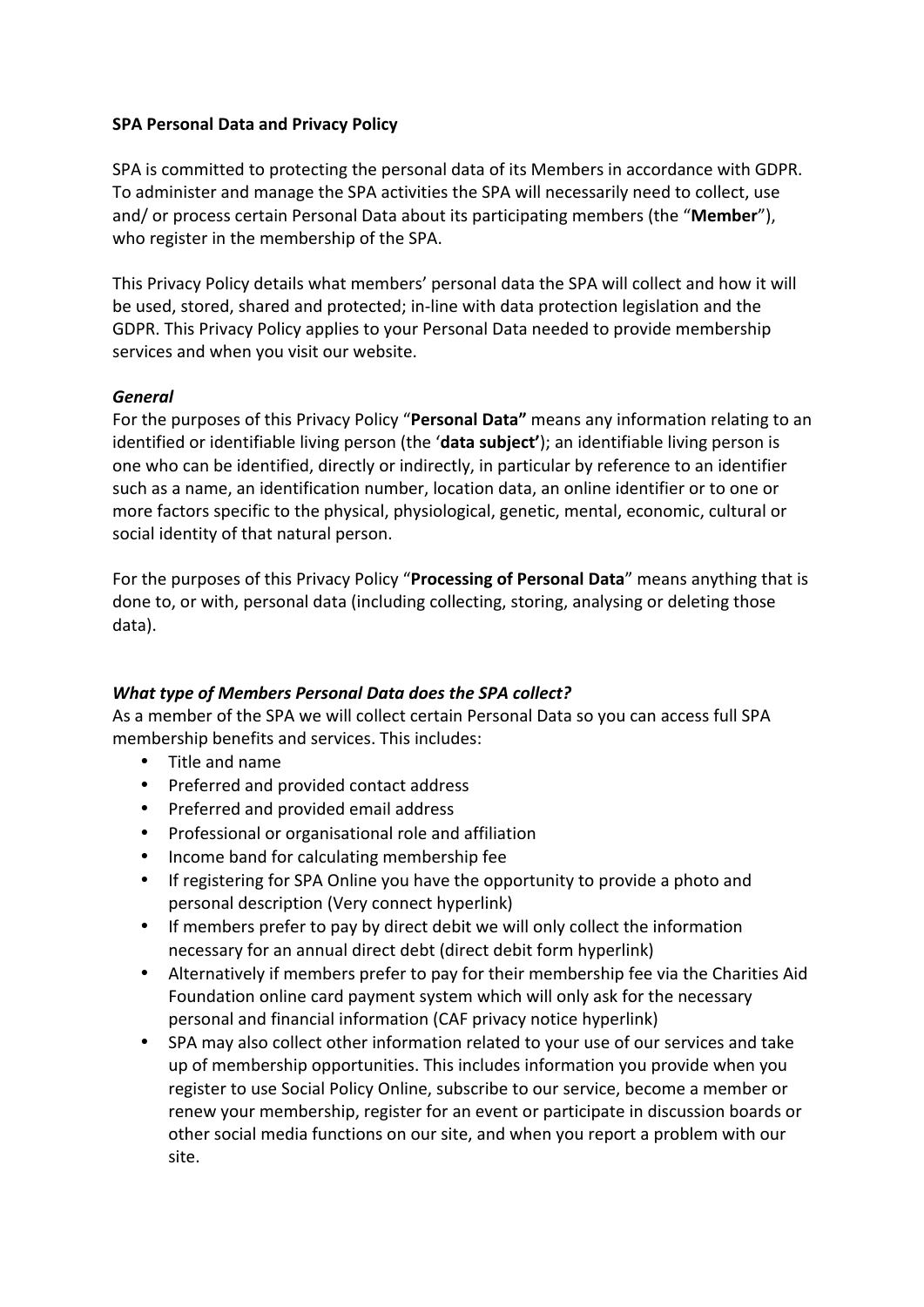# *Why does SPA collect and process my Personal Data?*

By registering in the Membership Programme you hereby grant consent to SPA for collecting and processing your Personal Data for the following purposes:

- 1. enrolment into and maintaining your membership of the association;
- 2. notification of activities and events provided by the SPA;
- 3. authenticating your access to your Membership Account and communicate with you about your Membership Account via Social Policy Online and email;
- 4. sending out Membership notifications, newsletters and other relevant member updates,

You can withdraw your consent by cancelling your membership at any time by notifying the membership secretary.

# *What does the SPA do with this data?*

To provide membership benefits and services and operative effectively as a Learned Society we will use provided personal data in the following ways:

- 1. Members will be provided with SPA information, SPA Opportunities and the SPA Newsletter via email:
- 2. Members email addresses will also be used to inform members of Conference, SPA AGM and Nominations and Elections;
- 3. We will share your name and preferred contact address with Cambridge University Press for all members who wish to receive members journals in the post, we will share this securely (CUP privacy)
- 4. Working with Very Connect to provide SPA Online your personal data will be used to facilitate members networking and online communication

## How does the SPA store your data?

The SPA will store your personal data appropriately and securely in-line with GDPR requirements. This includes:

- Maintaining and updating the SPA members database which is password protected and only accessed by the Membership Secretary;
- Where necessary this data is shared by the Membership Secretary to other Executive Members on a restricted basis
- We only share the members necessary data with Cambridge University Press to provide members with journals, and this data is shared securely;
- Any personal data provided in order to participate in SPA activities and SPA Opportunities will be kept securely and accessible only by the relevant Executive Member
- Personal Data stored for SPA online is complaint with GDPR in accordance with Very Connects Policy (hyperlink)
- On cancelling or non-renewal of your membership leads to deleting of all personal data, that has been provided for Membership services up to two months after the end of the renewal deadline which is the  $31<sup>st</sup>$  of March each year.
- Personal data collected for other membership opportunities and events will be deleted one month after completion of the activity/event.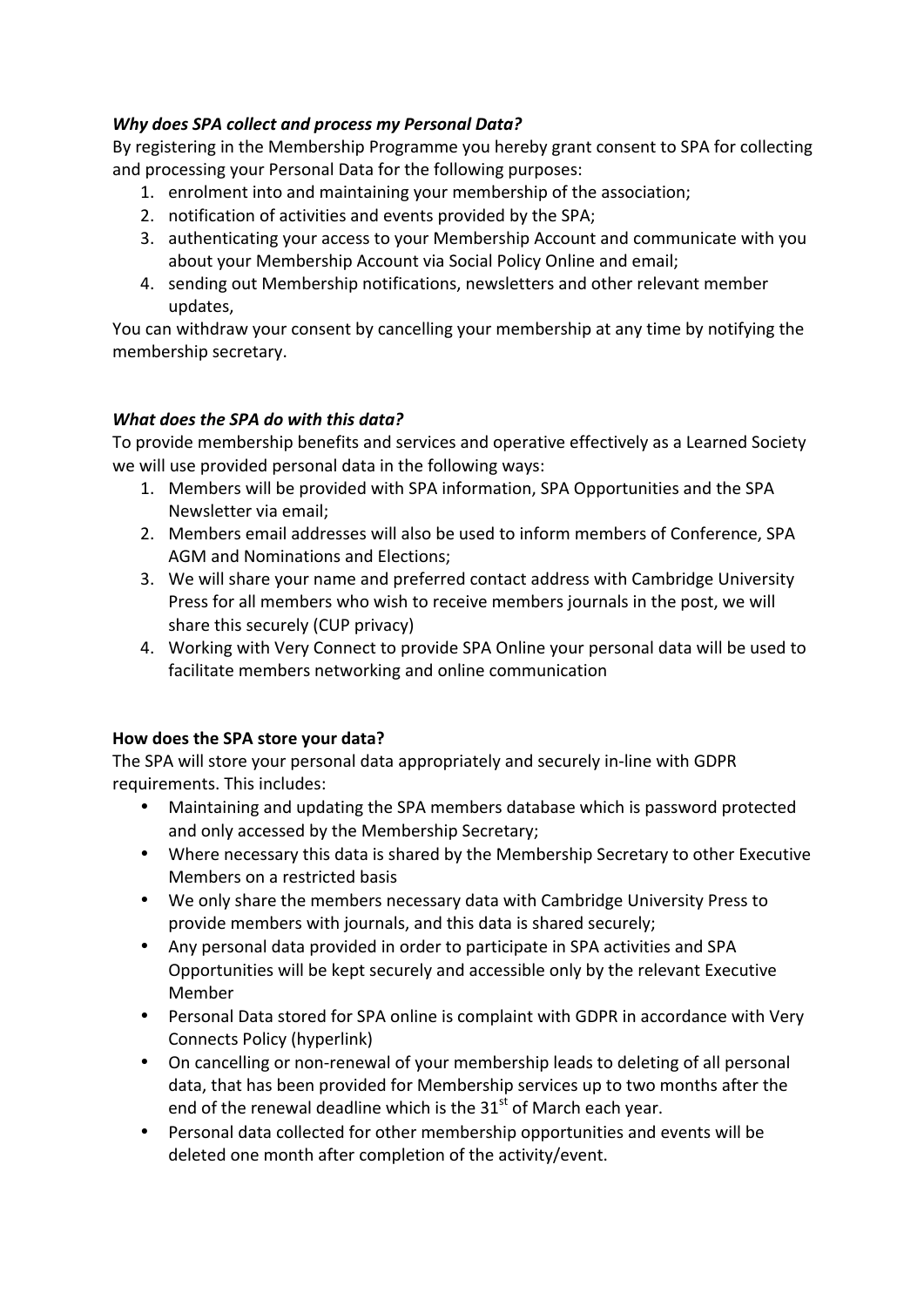### **The SPA Website**

With regard to each of your visits to our site we may automatically collect the following information:

- technical information, including the Internet protocol (IP) address used to connect your computer to the Internet,
- your login information, browser type and version, time zone setting,
- browser plug-in types and versions, operating system and platform;

Our website uses cookies to distinguish you from other users of our website. This helps us to provide you with a good experience when you browse our website and also allows us to improve our site.

A cookie is a small file of letters and numbers that we store on your browser or the hard drive of your computer if you agree. Cookies contain information that is transferred to your computer's hard drive.

We use the following cookies:

- Strictly necessary cookies. These are cookies that are required for the operation of our website. They include, for example, cookies that enable you to log into secure areas of our website, use a shopping cart or make use of e-billing services.
- **Analytical/performance cookies.** They allow us to recognise and count the number of visitors and to see how visitors move around our website when they are using it. This helps us to improve the way our website works, for example, by ensuring that users are finding what they are looking for easily.
- Functionality cookies. These are used to recognise you when you return to our website. This enables us to personalise our content for you, greet you by name and remember your preferences (for example, your choice of language or region).
- **Targeting cookies.** These cookies record your visit to our website, the pages you have visited and the links you have followed. We will use this information to make our website and the advertising displayed on it more relevant to your interests. We may also share this information with third parties for this purpose.

## *How will SPA contact me for marketing purposes?*

SPA will be communicating to you via your e-mail regarding membership news, events and opportunities, as stated above, and where members have signed up, through communications via Social Policy Online

If you prefer not to be contacted for any of the above please notify the Membership Secretary. This means the Membership Secretary will only contact you for matters related to your individual membership.

## *How long does SPA keep my personal data?*

SPA will keep your Personal Data only for as long as you are a member of the association in compliance with the data storage policy outlined above.